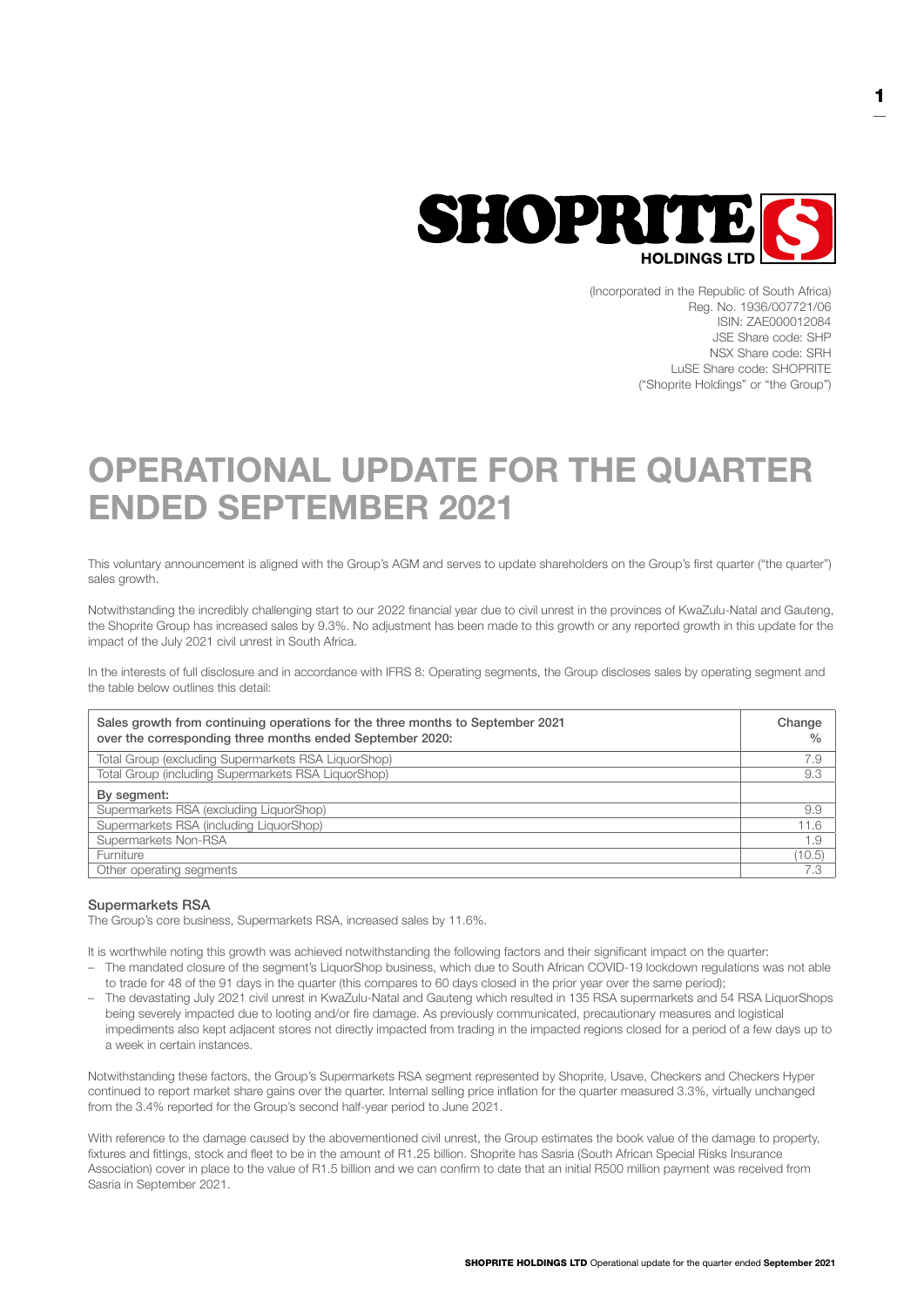# Supermarkets RSA (continued)

Outside of the remarkable efforts across the business to re-open our stores impacted by the riots it has been a busy quarter in terms of store openings as reflected by the addition of 29 new stores: two Checkers, one Shoprite, eight Usave, 17 LiquorShops and one Petshop Science. On a net basis store growth for the segment over the quarter measured 26 new stores. The Group's core Supermarkets RSA operating segment is on track to open its planned 131 new stores for our 2022 financial year.

At the end of the quarter, 47 stores extensively damaged by fire and/or looting in the riots remained closed. Of these, 17 are expected to open by June 2022. The remaining 30 stores are mostly LiquorShops, Usaves and Shoprite's in that order, as well as two Checkers Hyper stores. Of these 6 will not reopen and the remaining 24 stores will take longer and some may require relocation.

The Group's financial services business has continued to progress and integrate its offering with the recent linking of the Shoprite Money Market Account to our Shoprite Xtra Savings Rewards Programme. This free digital account is accessible on both smart and feature phones via the Shoprite app, USSD, WhatsApp and now the Xtra Savings card. The Shoprite Money Market Account offers customers both a zero-fee mechanism for savings as well as a fee free transactional account for purchases and money transfers within the Shoprite ecosystem. Our recent partnership with Grindrod Bank also enabled our Money Market Account holders to withdraw cash at a low flat fee of R5, when the cash function is activated. The Shoprite Money Market Account is now giving the Group's banked and unbanked customers free access to basic transactional banking services.

On the digital front, the Group's pioneering on-demand 60-minute delivery app Checkers Sixty60 (Sixty60) continued its stellar growth trajectory over the quarter. It is clear, following a record quarter in terms of sales, that Sixty60's pivotal role within the Group's omnichannel framework has become entrenched. We are pleased by its sustained growth and its meaningful role in terms of providing a convenience solution for our customers in our mid-to-upper Checkers and Checkers Hyper value supermarket chains.

The Group's ShopriteX tech hub continues to evolve the Group's omnichannel plans as evidenced by the recent integration of the Checkers Xtra Savings Rewards Programme with Sixty60. As a result of this exciting initiative Checkers Xtra Savings Rewards Programme customers are now able to get their Xtra Savings Rewards and personalised offers when shopping on the Sixty60 app. Delivering this functionality is an example of continued digital and data advances made possible by our ShopriteX tech team leading with customer centricity by combining the benefits of reward card savings, customer data and 60-minute delivery.

In terms of the Group's proposed acquisition of select businesses from Massmart Holdings Limited and the integration and rebranding of the 111 stores that make up Masscash Cash & Carry and Cambridge Foods (including the adjacent liquor stores), the process of obtaining regulatory approvals is ongoing and the transaction is expected to be finalised by our 2022 year-end.

# Supermarkets Non-RSA

Following a period of restructure, Supermarkets Non-RSA increased sale of merchandise for the quarter by 1.9%. The performance of the segment was underpinned by the strength of our Zambian operations. Overall, our Non-RSA business's growth in constant currency continues to be eroded on translation into the Group's reporting currency, the Rand, but nonetheless a return to Rand based growth, albeit at a low level, is positive. On a constant currency sales growth basis Angola has stabilised, however in Rand terms remains down for the quarter.

Supermarkets Non-RSA continuing operations' store growth was limited to one new store in Zambia.

In line with our 2021 year-end reporting, the Group's operations in Uganda and Madagascar will remain classified as discontinued operations for the Group's first half reporting for 2022. As part of this process, the Group concluded its sale of assets pertaining to its five stores in Uganda during the quarter and it is anticipated the sale of assets pertaining to Group's Madagascan business will be concluded by our 2022 year-end.

#### Furniture

The Group's Furniture segment's sales declined by 10.5% during the quarter. This is in part a result of the high sales growth base created over this period last year during which sales increased by 20.6% but also a consequence of the impact of the July 2021 civil unrest which resulted in 35 stores being closed due to severe damage and a considerable number of adjacent stores in the impacted regions being closed during the month of July 2021 for precautionary reasons (11 remain closed).

The segment remains mostly cash sales based with credit sales participation measuring 13.1% of sales for the quarter.

The Group's furniture business store base increased by two new stores during the quarter. With regards the 11 extensively damaged stores still closed due to the residual impact from the civil unrest, eight of these are expected to reopen within the year with the remaining three locations to potentially close and/or to be relocated.